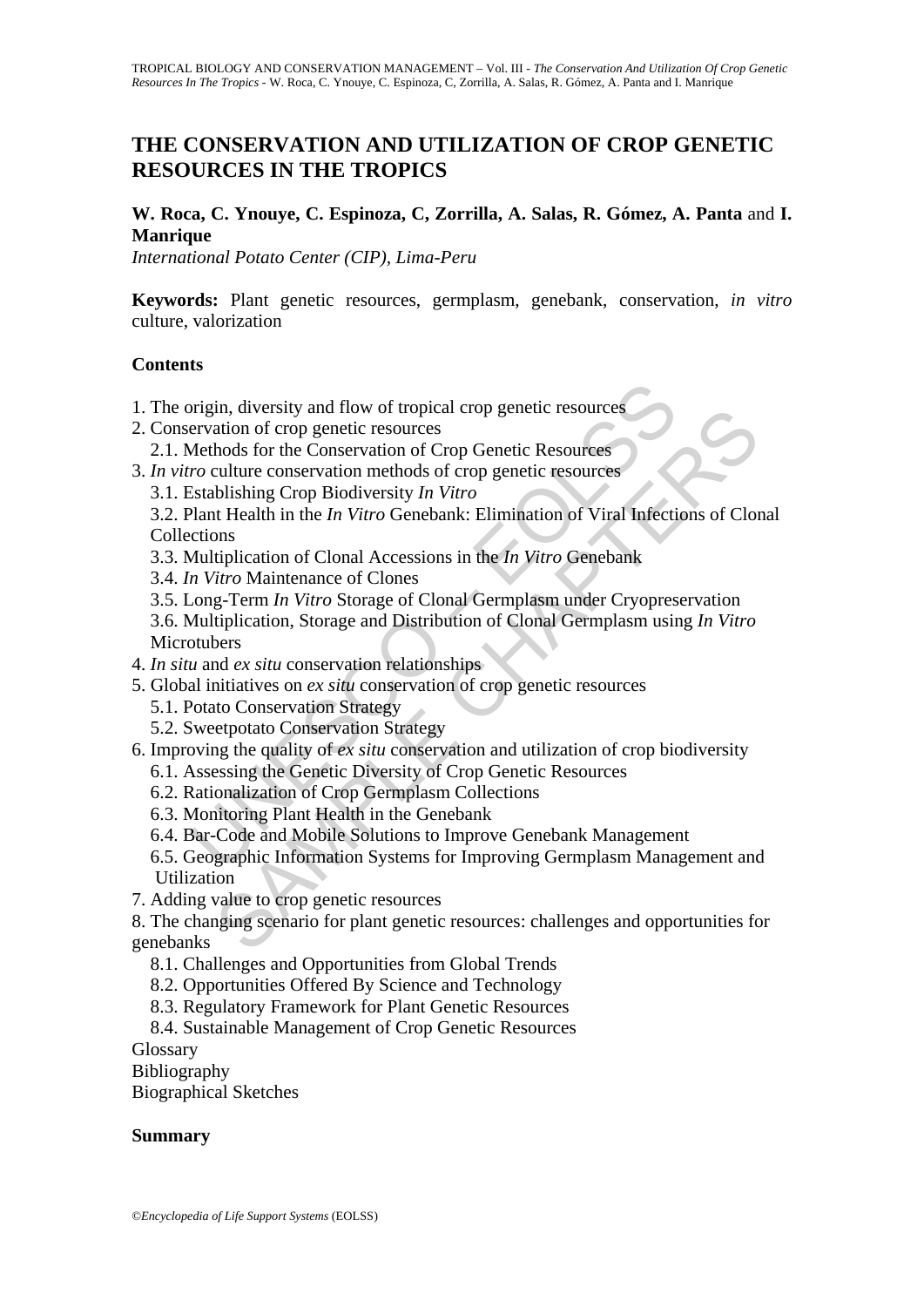So Front Essources conservation, including the intermolastical attention and to in a generalism conservation, with special attention paid to *in* sin and genebank management, and the valorization of genetic resellenges and Somethean Management, and the valorization of genetic resources. Finally genebrank management, and the valorization of genetic resources. Finally gigs and opportunities posed by current global trends, by development ence a The tropics, as major centers of crop plant origin and diversity, have contributed a large number of crops to the worlds' food production and industry. The historical flow of crop biodiversity from their centers of origin throughout the world has lead to important additional centers of diversity and caused at the same time, that most countries became interdependent on plant genetic resources for food and agriculture. Many developed and developing countries have established germplasm collections in genebanks, as a resource for sustaining crop productivity, food security and their industrial utilization. Conservation methods have been developed aimed at securing the viability of living collections on the long-term. National and international programs have been recently developed to support and promote cost-effective rational conservation systems. Based on the experience gained with root and tuber crops, this chapter summarizes the basic elements of crop genetic resources conservation, including the methods and techniques utilized in germplasm conservation, with special attention paid to *in vitro* culture methods and genebank management, and the valorization of genetic resources. Finally, the challenges and opportunities posed by current global trends, by developments of modern science and technology and the evolving regulatory framework, to crop genetic resources conservation and utilization are summarized.

- -
- -
- -
- TO ACCESS ALL THE **32 PAGES** OF THIS CHAPTER, Visit: http://www.eolss.net/Eolss-sampleAllChapter.aspx

#### **Bibliography**

Bradshaw, J.E., Bryan, G.J., and Ramsay, G. (2006). Genetic resources (including wild and cultivated solanum species) and progress in their utilisation in potato breeding. *Potato research* 49:49-65.[This paper present a review of the genetic resources available for the improvement of the cultivated potato (Solanum tuberosum) along with progress in their utilization].

Engelmann, F. and. Engels J.M.M. (2002). Technologies and strategies for *ex situ* conservation. In: *Managing plant genetic diversity* (eds J.M.M. Engels, V. Ramanatha Rao, A.H.D. Brown and M.T. Jackson). IPGRI. p. 89-103. [This work constitutes a plausible approach for designing strategies for *ex situ* crop genetic resources conservation].

FAO. (1996). The state of the world's plant genetic resources for food and agriculture: Background documentation prepared for the conference. International Technical Conference on Plant Genetic Resources. Leipzig (Germany). 17-23 Jun 1996. Rome, Italy. 336 pp. [This work presents the status of the conservation and utilization of plant genetic resources for food and agriculture].

FAO and IPGRI. (1994). Genebank standards. Food and Agriculture Organization of the United Nations, Rome, International Plant Genetic Resources Institute. Rome, Italy. [This represents one of the basic guidelines for germplasm conservation].

Fowler, C., Smale, M., and Gaiji, S. (200)1. Unequal exchange? Recent transfers of agricultural resources and their implications for developing countries. *Development Policy Review* 19 (2), 181–204. [This work presents data on germplasm flow between developing and developed countries and CGIAR genebanks].

Ghislain, M., Spooner, D., Rodriguez, F., Villamon, F., Nunez, J., Vasquez, C., Waugh, R., and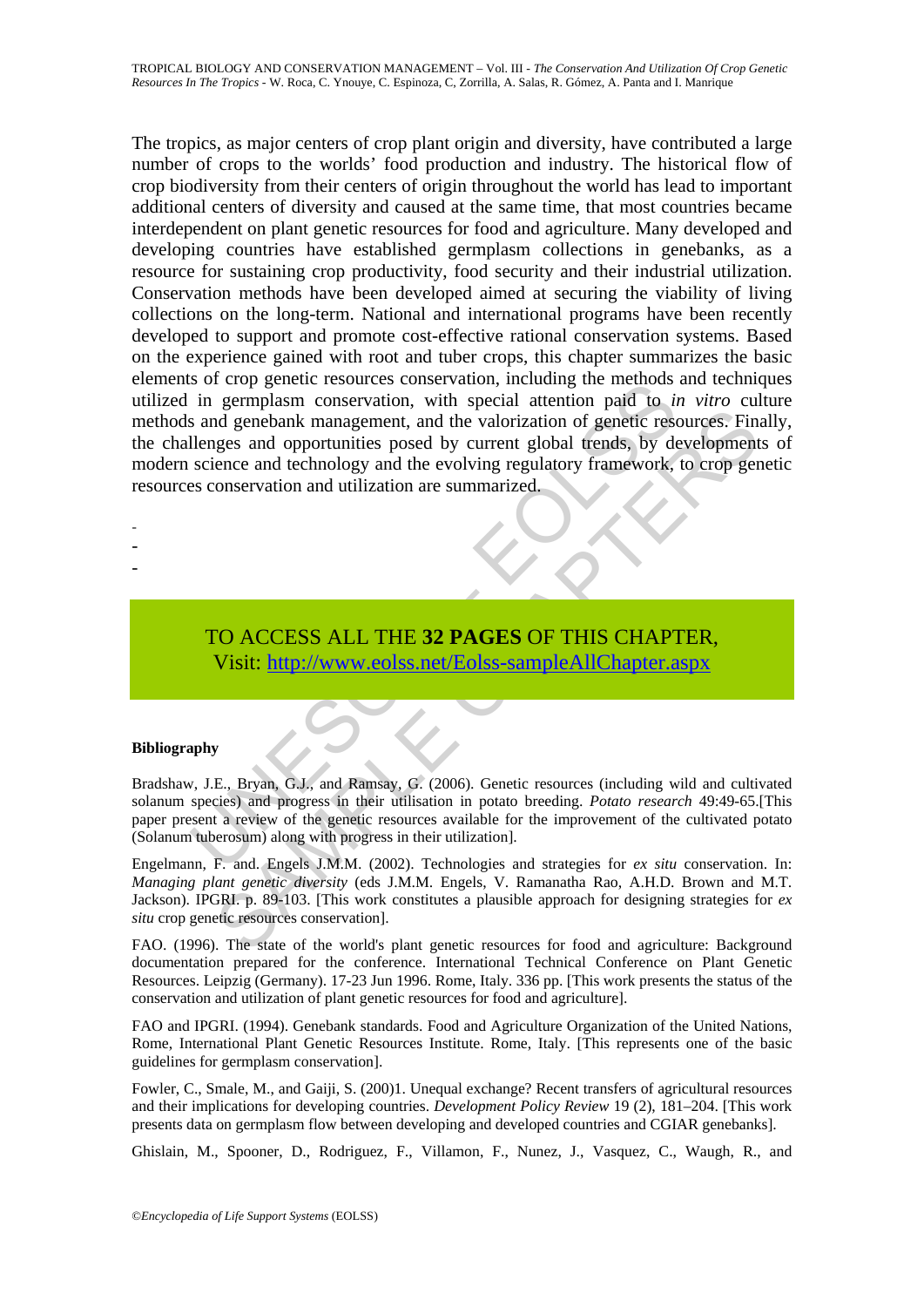Bonierbale M. (2004). Selection of highly informative and user-friendly microsatellites (SSRs) for genotyping of cultivated potato. *Theoretical and Applied Genetics* (Germany). 2004. 108: 881–890. [This work represents one of the most important outputs of CIP research applying potato genetic diversity studies worldwide].

Hawkes, J.G. (1990). *The potato evolution, biodiversity and genetic resources*. Belhaven Press. London (UK). 259 p. [This work provides data regarding the evolution and taxonomy of potatoes].

Heywood, V.H., and Dullo, M.D. (2005). *In situ* conservation of wild plant species: a critical global review of best practices. *IPGRI Technical Bulletin* 11. IPGRI, Rome, Italy. [This work constitutes a plausible approach for designing strategies for *in situ* crop genetic resources conservation].

Roca, W., Panta, A. and Espinoza C. (2004). Agricultural applications of biotechnology and the potential for biodiversity valorization in Latin American and the Caribbean. *AgBioForum* 7 (1&2): 13-22. [This is a critical review of Latin American and the Caribbean plant genetic resources and its potential for generating monetary income].

Roca, W., and Manrique I. (2005). Valorization of genetic resources of Andean root and tubers for nutrition and health. *Agrociencia* Vol. IX No. 1 /No.2: 195-201. [This paper summarizes the traditional uses and nutraceutical properties of nine ARTCs].

g monetary income].<br>
., and Manrique I. (2005). Valorization of genetic resources of Andean role and health. *Agrociencia* Vol. IX No. 1 /No.2: 195-201. [This paper summari and health. *Agrociencia* Vol. IX No. 1 /No.2: 19 Rossel, G., Kriegner, A. and Zangh D.P. (2001). The historic dispersal of sweet potato re-examined using AFLP. Scientist and farmer: partners in research for the 21st century. Program Report, 1999-2000. CIP Lima (Peru).. pp. 315-321. [This work presents data on sweetpotato genetic diversity and deals with its center of origin].

Spooner, D., van Treuren, R., and. de Vicente M.C. (2005). Molecular markers for genebank management. IPGRI Technical Bulletin No. 10. International Plant Genetic Resources Institute. Rome, Italy. [This represents one of the basic guidelines for molecular markers applications for genetic resources studies].

UNCED. (1992). Convention on Biological Diversity. United Nations Conference on Environmental and Development, Geneva. [This contains the agreements on genetic resources access and benefit sharing acquired by the countries that sign the Convention].

Virchov, D. (1999). Spending on conservation of plant genetic resources for food and agriculture: how much and how efficient? ZEF-Discussion papers on Development Policy, No. 16. Center for Development Research, Bonn, September 1999. pp37. [This work presents extensive data on conservation expenditure and costs in developed and developing countries].

Withers, L.A. and Engelmann, F. (1998). *In vitro* conservation of plant genetic resources. In: Altman, A. (ed.) *Biotechnology in Agriculture*. Marcel Dekker Inc., New York, pp. 57–88. [This is a practical review with basic concepts for the maintenance and establishment of genebanks].

#### **Biographical Sketches**

M Manrique I. (2005). Valorization of genetic resources of Andeam root and uber<br>health. *Agrociencia* Vol. IX No. 1 /No.2: 195-201. [This paper summarizes the tradit<br>accutical properties of nine ARTCs].<br>Triegner, A. and Za **William Roca Pizzini** is currently a Consultant with the International Potato Center (CIP), Lima, Peru. Until the end of 2006, Dr. Roca has been leading CIP's Genetic Resources Research Division, hence his work at CIP largely focused on the conservation and characterization of root and tuber crop biodiversity. He received his PhD from Cornell University in Plant Cell Physiology under Professor F.C. Steward. After obtaining his PhD in 1973, Dr. Roca spent 5 years at CIP, Lima, Peru, working on the development of in vitro technologies for potato genetic resources conservation; then he moved to the International Center of Tropical Agriculture (CIAT) in Cali, Colombia, where he stayed during 22 years. While at CIAT, he established, and became the first Head of CIAT's Biotechnology Research Unit, and worked on biotechnological applications to the understanding and utilization of the biodiversity of cassava, common beans, rice and tropical pasture species. In 1995, Dr. Roca was awarded with the REDBIO/FAO Medal, and the CIAT's Outstanding Senior Scientist Award. Currently he is a Visiting Professor at Universidad Nacional Agraria La Molina, Lima, Peru and Coordinator of REDBIO, Peru.He has authored and coauthored nearly 40 refereed publications on a range of genetic resources and biotechnology topics, as well as 15 book articles and related publications. Dr. Roca has guided and advised numerous students for Doctorate, Master and Bachelor research theses, particularly in Colombia and Peru.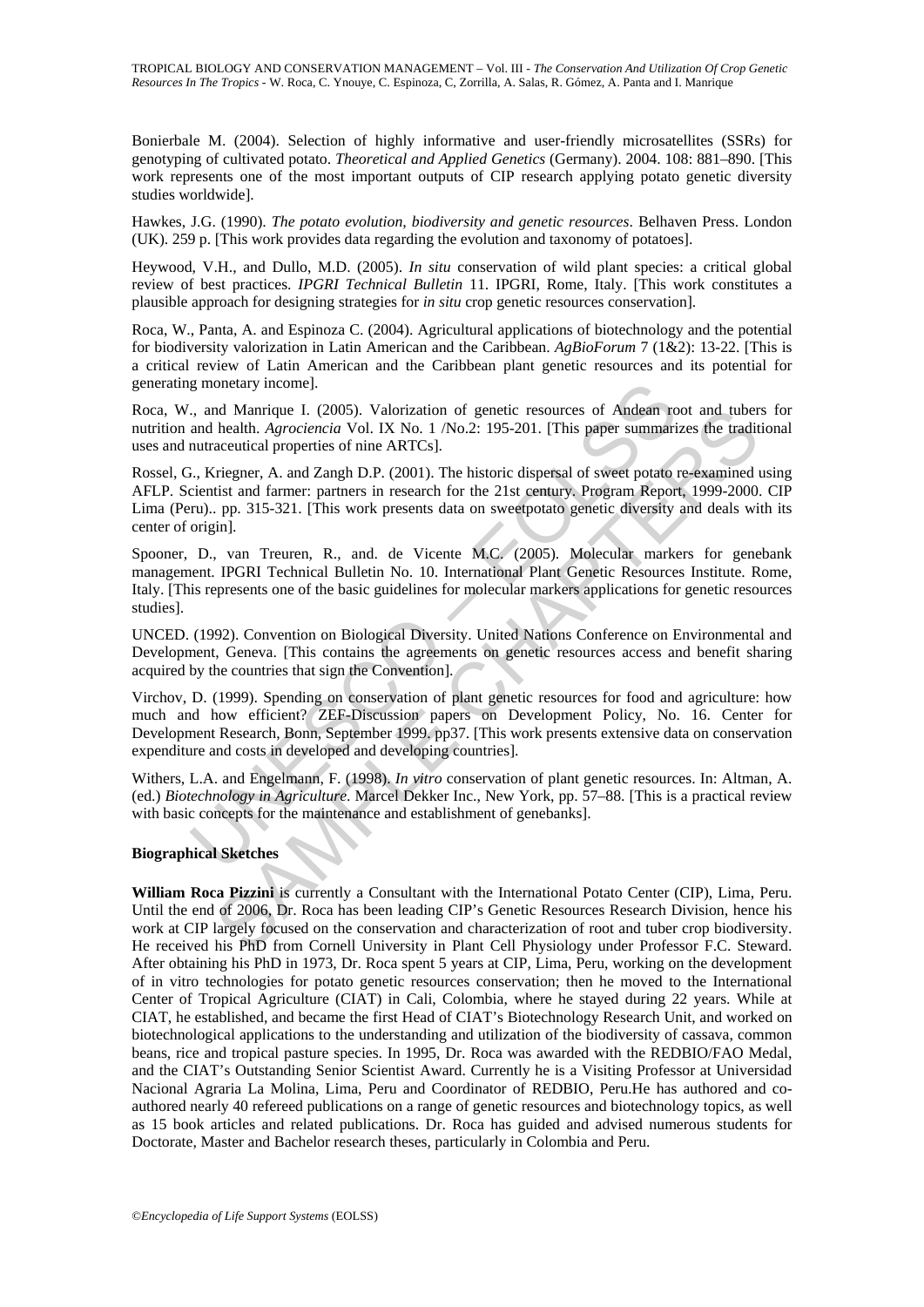**Cecilia Ynouye** is a biologist graduated in 2000 from the Universidad Nacional Agraria La Molina in Lima Peru. She started her research career studying the biochemical composition of yacon, an Andean crop, to improve its knowledge and utilization. Since 2003, she is working as a Research Assistant at CIP in the Genetic Resources Conservation and Characterization Division. Her main duty is the comanagement of potato in vitro genebank, which includes the production of virus-free accessions for national and international distribution, and the development of a potato cryobank for long-term conservation. Besides, she is involved in a project funded by the World Bank dealing with the safe movement of germplasm. She is currently finishing her MSc studies on Natural Resources and Environmental Economics at the Universidad Nacional Agraria La Molina. Her research interest is to improve the conservation and utilization of biodiversity to enhance the livelihoods of rural communities.

**Catherine Espinoza** is currently a Research Assistant at the International Potato Center (CIP) in the Genetic Resources Conservation and Characterization Division in Lima, Peru. She has contributed to ECLAC, CAF and CIP with a study on biotechnological capacities of Andean Community countries; and the National Institute for the Defense of Competition and Intellectual Property Protection (INDECOPI) and CIP for scientific analysis of patents referring to *Lepidium meyenii* (maca). She received her BSc degree in Biological Sciences and her licentiate in Biology from Federico Villarreal University (Lima, Peru) in 2003 and 2005, respectively. Her professional experience includes conservation of plant genetic resources of potato, sweetpotato and other Andean root and tuber crops, with especial emphasis on in vitro conservation, genetic integrity assessment, and issues of intellectual property rights, access to genetic resources and benefit sharing.

**Cinthya Zorrilla** is currently a Research Assistant in the Genetic Resources Conservation and Characterization Division at the International Potato Center (CIP), Lima, Peru. She is in charge of the molecular characterization of potato and other root and tuber biodiversity involved in the study of genetic diversity, genetic integrity and molecular systematics. She obtained her Bachelor in Sciences degree in Biology in 2003, and her Biologist title in 2006, from the Universidad Nacional Agraria La Molina, Lima, Peru. She also obtained a Diploma on "environmental development, biodiversity, genetic resources, indigenous knowledge and intellectual property" in 2005. She has trained numerous Peruvian students and researchers in the use of basic DNA marker techniques.

mal Institute for the Defense of Competition and Intellectual Property Protector scientific analysis of patents referring to *Lepidium mevenii* (maca). She restored to *Copidium mevenii* (maca). She is observated of potato socialite analysis of patterist entering to *Lepratian mergean* (maca). She received here exondinate and the constrained Sciences and her licentiate in Biology from Federico Villareal University (I and 2005, respectively. **Alberto Salas** is currently a Research Associate at the International Potato Center (CIP), Lima, Peru. He is the Curator of the of wild potato collection maintained in CIP genebank. His work at CIP largely focuses on the exploration, collection, conservation, characterization and evaluation of wild potato germplasm. A. Salas received his MSc degree from the Universidad Nacional Agraria La Molina in 1974. From 1969 to 1976, he worked in the Peruvian National Potato Research Program at the Universidad Nacional Agraria La Molina. Since 1976, he has contributed to the collection and conservation of wild and cultivated potato germplasm. In 2001 he was named Honorary Life Member of the Potato Association of America (PAA), at its 85<sup>th</sup> Annual meeting in the USA. In 2006, he received an official distinction by the Peruvian Government "In merit to Diplomatic Service from Peru José Gregorio Paz Soldan". The same year, he was awarded by the International Symposium on Conservation of Agricultural Biodiversity held in Tenerife, Spain. He has authored and co-authored nearly 50 refereed publications related to germplasm exploration, collection, maintenance, conservation, characterization and evaluation of *Solanum* Section *Petota*. He has guided and advised numerous students for Doctorate, Master and Bachelor research theses, particularly in Peru, as well as has guided numerous pre- professional trainees.

**René Gómez** is currently the Curator of Potato Landraces at the International Potato Center (CIP), Lima, Peru. He obtained an Agronomist degree from the Universidad Nacional San Antonio Abad, Cusco, Peru; he worked in Cusco for 5 years in research to develop activities in rural communities. He obtained his MSc degree from the Universidad Nacional Agraria La Molina. Since 1989, he works in CIP Genebank on the conservation, management, characterization, evaluation, documentation and distribution of potato agrobiodiversity. He also conducts collaborative work with farmers' communities and NGOs on *ex situ* and *in situ* conservation, community seed banks, repatriation and restoration of virus-clean potatoes. R. Gómez has also been involved in a project to homologate potato genebanks from Bolivia, Ecuador and Peru aimed at achieving a rational management strategy for conservation. In alliance with other local institutions, he has participated in the development of *in situ* conservation areas such as the Potato Park in Cusco, Peru, and has been involved in the creation of the National Potato Day in Peru. He is author and co-author of more than 20 publications, related mainly to potato genetic resources, and has sponsored